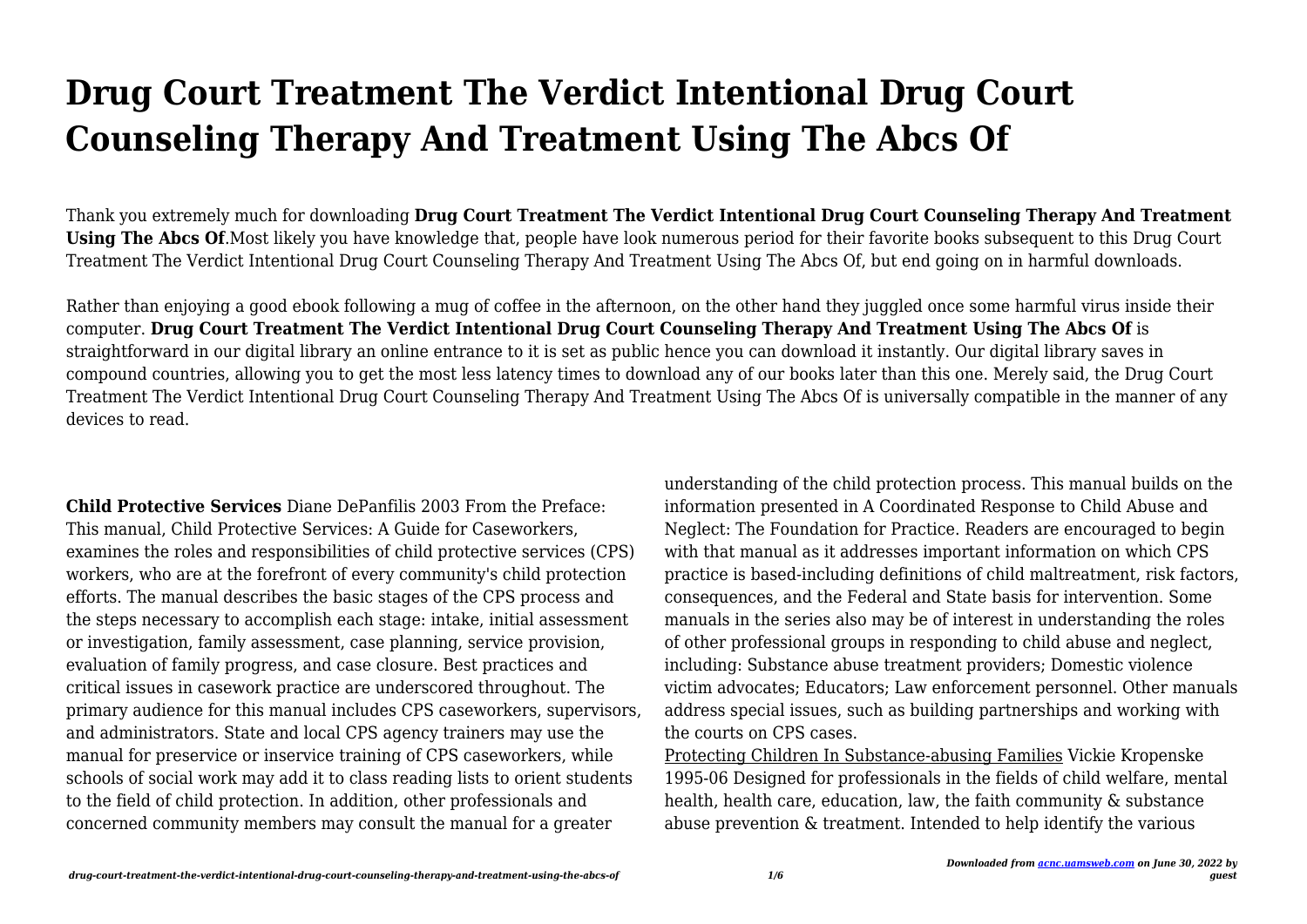forms of parental substance abuse. Includes a section addressing the identification of substance-abusing clients. Reviews the characteristics of substance-abusing parents.Glossary. Bibliography. Charts & tables. Strengthening Forensic Science in the United States National Research Council 2009-07-29 Scores of talented and dedicated people serve the forensic science community, performing vitally important work. However, they are often constrained by lack of adequate resources, sound policies, and national support. It is clear that change and advancements, both systematic and scientific, are needed in a number of forensic science disciplines to ensure the reliability of work, establish enforceable standards, and promote best practices with consistent application. Strengthening Forensic Science in the United States: A Path Forward provides a detailed plan for addressing these needs and suggests the creation of a new government entity, the National Institute of Forensic Science, to establish and enforce standards within the forensic science community. The benefits of improving and regulating the forensic science disciplines are clear: assisting law enforcement officials, enhancing homeland security, and reducing the risk of wrongful conviction and exoneration. Strengthening Forensic Science in the United States gives a full account of what is needed to advance the forensic science disciplines, including upgrading of systems and organizational structures, better training, widespread adoption of uniform and enforceable best practices, and mandatory certification and accreditation programs. While this book provides an essential call-toaction for congress and policy makers, it also serves as a vital tool for law enforcement agencies, criminal prosecutors and attorneys, and forensic science educators.

**The Challenge of Crime in a Free Society** United States. President's Commission on Law Enforcement and Administration of Justice 1967 This report of the President's Commission on Law Enforcement and Administration of Justice -- established by President Lyndon Johnson on July 23, 1965 -- addresses the causes of crime and delinquency and recommends how to prevent crime and delinquency and improve law enforcement and the administration of criminal justice. In developing its

findings and recommendations, the Commission held three national conferences, conducted five national surveys, held hundreds of meetings, and interviewed tens of thousands of individuals. Separate chapters of this report discuss crime in America, juvenile delinquency, the police, the courts, corrections, organized crime, narcotics and drug abuse, drunkenness offenses, gun control, science and technology, and research as an instrument for reform. Significant data were generated by the Commission's National Survey of Criminal Victims, the first of its kind conducted on such a scope. The survey found that not only do Americans experience far more crime than they report to the police, but they talk about crime and the reports of crime engender such fear among citizens that the basic quality of life of many Americans has eroded. The core conclusion of the Commission, however, is that a significant reduction in crime can be achieved if the Commission's recommendations (some 200) are implemented. The recommendations call for a cooperative attack on crime by the Federal Government, the States, the counties, the cities, civic organizations, religious institutions, business groups, and individual citizens. They propose basic changes in the operations of police, schools, prosecutors, employment agencies, defenders, social workers, prisons, housing authorities, and probation and parole officers.

#### **Federal Sentencing Reporter** 2001

*Improving the Quality of Health Care for Mental and Substance-Use Conditions* Institute of Medicine 2006-03-29 Each year, more than 33 million Americans receive health care for mental or substance-use conditions, or both. Together, mental and substance-use illnesses are the leading cause of death and disability for women, the highest for men ages 15-44, and the second highest for all men. Effective treatments exist, but services are frequently fragmented and, as with general health care, there are barriers that prevent many from receiving these treatments as designed or at all. The consequences of this are seriousâ€"for these individuals and their families; their employers and the workforce; for the nation $\hat{\mathbf{a}} \in \mathbb{R}^m$ s economy; as well as the education, welfare, and justice systems. Improving the Quality of Health Care for Mental and Substance-Use Conditions examines the distinctive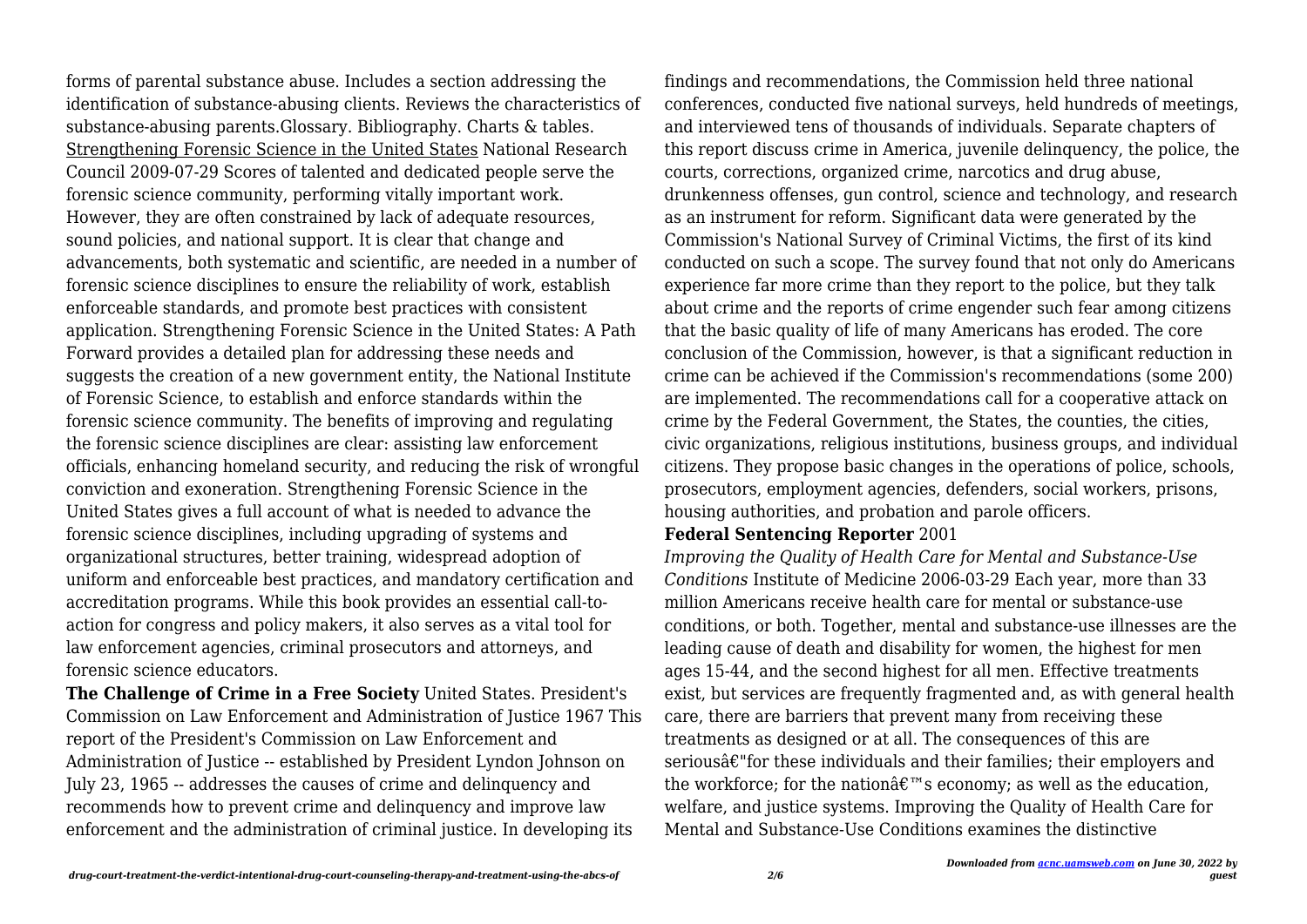characteristics of health care for mental and substance-use conditions, including payment, benefit coverage, and regulatory issues, as well as health care organization and delivery issues. This new volume in the Quality Chasm series puts forth an agenda for improving the quality of this care based on this analysis. Patients and their families, primary health care providers, specialty mental health and substance-use treatment providers, health care organizations, health plans, purchasers of group health care, and all involved in health care for mental and substanceâ€"use conditions will benefit from this quide to achieving better care.

*Illinois Pattern Jury Instructions* Illinois. Supreme Court. Committee on Jury Instructions in Civil Cases 1990

Why Our Drug Laws Have Failed James Gray 2001-05 A California Superior Court judge attacks the War on Drugs, describing the harm it has caused and laying out the other options--ranging from education and drug treatment to different strategies for taking the profit out of drugdealing--in a book that includes testimonies by 40 other judges. Simultaneous. Hardcover available.

*Handbook of Basic Principles and Promising Practices on Alternatives to Imprisonment* Dirk Van Zyl Smit 2007 Introduces the reader to the basic principles central to understanding alternatives to imprisonment as well as descriptions of promising practices implemented throughout the world. This handbook offers information about alternatives to imprisonment at various stages of the criminal justice process.

**Stories of Change** Joseph E. Davis 2012-02-01 Applies narrative analysis to the study of social movements.

**Drugs in Litigation: Damage Awards Involving Prescription and Nonprescription Drugs** Richard Patterson 2021-07-02 This publication summarizes hundreds of trial and appellate decisions involving drugs and medicines. It lists drug names alphabetically and cross-indexes them for generic and brand-name identification. Subjects covered include adverse reactions and allergies, prescription errors, failure to warn or test, drug manufacturers, delay in treatment, synergistic actions of drugs, informed consent of patient, contraindications, and patient addiction.

## Alcohol and Other Drug Screening of Hospitalized Trauma Patients Peter O. Rostenberg 1995

#### **Federal Probation** 1999

*Trial and Error in Criminal Justice Reform* Greg Berman 2016-03-21 In this revised edition of their concise, readable, yet wide-ranging book, Greg Berman and Aubrey Fox tackle a question students and scholars of law, criminology, and political science constantly face: what mistakes have led to the problems that pervade the criminal justice system in the United States? The reluctance of criminal justice policymakers to talk openly about failure, the authors argue, has stunted the public conversation about crime in this country and stifled new ideas. It has also contributed to our inability to address such problems as chronic offending in low-income neighborhoods, an overreliance on incarceration, the misuse of pretrial detention, and the high rates of recidivism among parolees. Berman and Fox offer students and policymakers an escape from this fate by writing about failure in the criminal justice system. Their goal is to encourage a more forthright dialogue about criminal justice, one that acknowledges that many new initiatives fail and that no one knows for certain how to reduce crime. For the authors, this is not a source of pessimism, but a call to action. This revised edition is updated with a new foreword by Cyrus R. Vance, Jr., and afterword by Greg Berman.

*Tribal Healing to Wellness Courts* 2003

*Drug Induced Movement Disorders* Stewart Factor 2008-04-15 The second revised edition of this text will update and present current state of the art clinical approaches to this subject. This book will continue to be the source text of information on drug-induced movement disorders authored and edited by the pioneers in the field. It will be an invaluable addition to the library of any neurologist.

Guidelines Manual United States Sentencing Commission 1990 **Desistance from Crime** Michael Rocque 2017-04-25 This book represents a brief treatise on the theory and research behind the concept of desistance from crime. This ever-growing field has become increasingly relevant as questions of serious issues regarding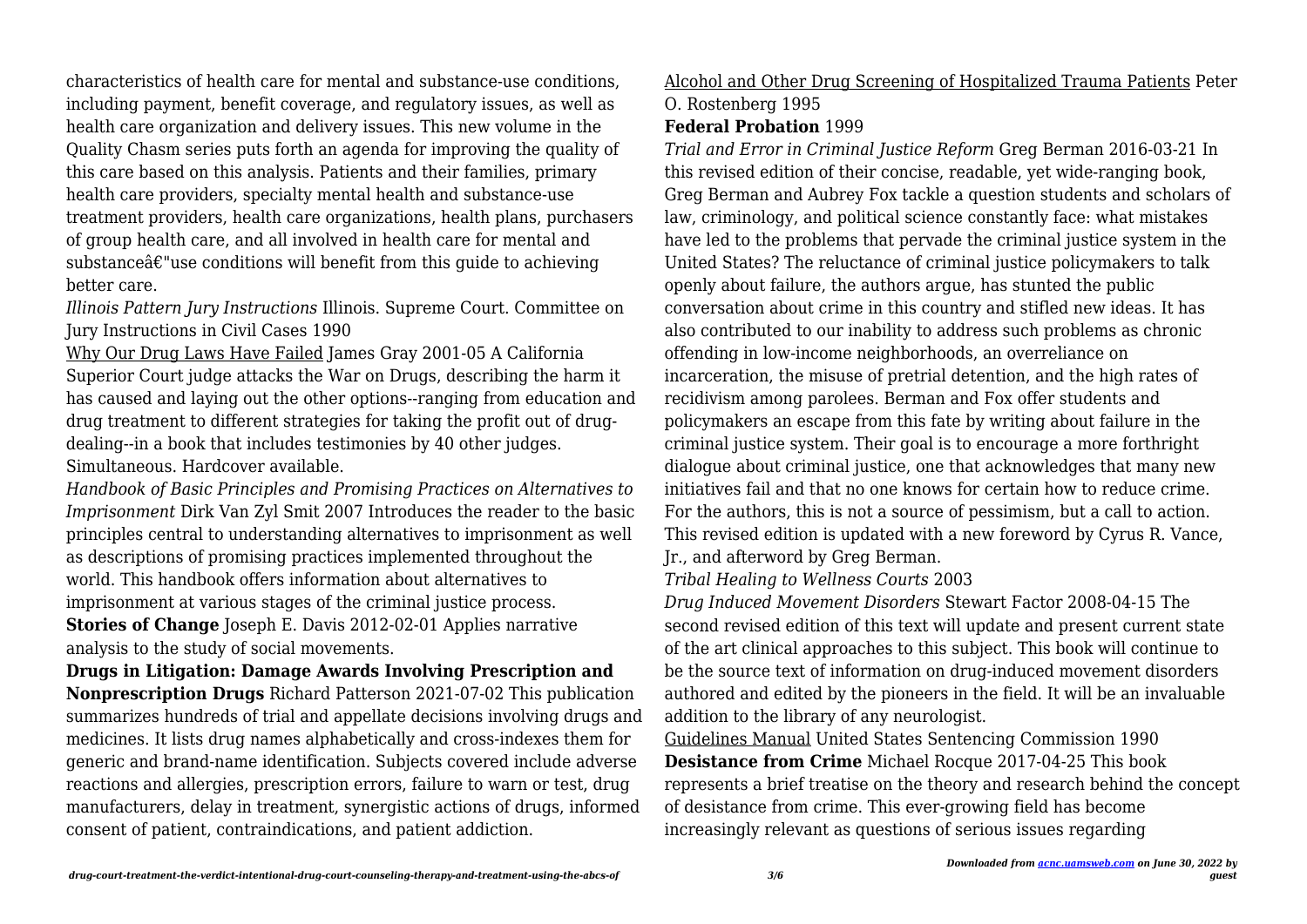sentencing, probation and the penal system continue to go unanswered. Rocque covers the history of research on desistance from crime and provides a discussion of research and theories on the topic before looking towards the future of the application of desistance to policy. The focus of the volume is to provide an overview of the practical and theoretical developments to better understand desistance. In addition, a multidisciplinary, integrative theoretical perspective is presented, ensuring that it will be of particular interest for students and scholars of criminology and the criminal justice system.

**Facing Addiction in America** Office of the Surgeon General 2017-08-15 All across the United States, individuals, families, communities, and health care systems are struggling to cope with substance use, misuse, and substance use disorders. Substance misuse and substance use disorders have devastating effects, disrupt the future plans of too many young people, and all too often, end lives prematurely and tragically. Substance misuse is a major public health challenge and a priority for our nation to address. The effects of substance use are cumulative and costly for our society, placing burdens on workplaces, the health care system, families, states, and communities. The Report discusses opportunities to bring substance use disorder treatment and mainstream health care systems into alignment so that they can address a person's overall health, rather than a substance misuse or a physical health condition alone or in isolation. It also provides suggestions and recommendations for action that everyone-individuals, families, community leaders, law enforcement, health care professionals, policymakers, and researchers-can take to prevent substance misuse and reduce its consequences.

#### **Child Neglect** Diane DePanfilis 2006

Model Rules of Professional Conduct American Bar Association. House of Delegates 2007 The Model Rules of Professional Conduct provides an upto-date resource for information on legal ethics. Federal, state and local courts in all jurisdictions look to the Rules for guidance in solving lawyer malpractice cases, disciplinary actions, disqualification issues, sanctions questions and much more. In this volume, black-letter Rules of

Professional Conduct are followed by numbered Comments that explain each Rule's purpose and provide suggestions for its practical application. The Rules will help you identify proper conduct in a variety of given situations, review those instances where discretionary action is possible, and define the nature of the relationship between you and your clients, colleagues and the courts.

Crossing the Quality Chasm Institute of Medicine 2001-08-19 Second in a series of publications from the Institute of Medicine's Quality of Health Care in America project Today's health care providers have more research findings and more technology available to them than ever before. Yet recent reports have raised serious doubts about the quality of health care in America. Crossing the Quality Chasm makes an urgent call for fundamental change to close the quality gap. This book recommends a sweeping redesign of the American health care system and provides overarching principles for specific direction for policymakers, health care leaders, clinicians, regulators, purchasers, and others. In this comprehensive volume the committee offers: A set of performance expectations for the 21st century health care system. A set of 10 new rules to guide patient-clinician relationships. A suggested organizing framework to better align the incentives inherent in payment and accountability with improvements in quality. Key steps to promote evidence-based practice and strengthen clinical information systems. Analyzing health care organizations as complex systems, Crossing the Quality Chasm also documents the causes of the quality gap, identifies current practices that impede quality care, and explores how systems approaches can be used to implement change.

**Departments of Labor, and Health, Education, and Welfare Appropriations for Fiscal Year 1971** United States. Congress. Senate. Committee on Appropriations 1970

**Stone V. Reliable Mechanical Inc** 1994

*Handbook on the Anti-Drug Abuse Act of 1986* United States.

Department of Justice. Criminal Division 1987

*Notices of Judgment Under the Federal Food, Drug, and Cosmetic Act. ... Drugs and Devices* United States. Food and Drug Administration 1950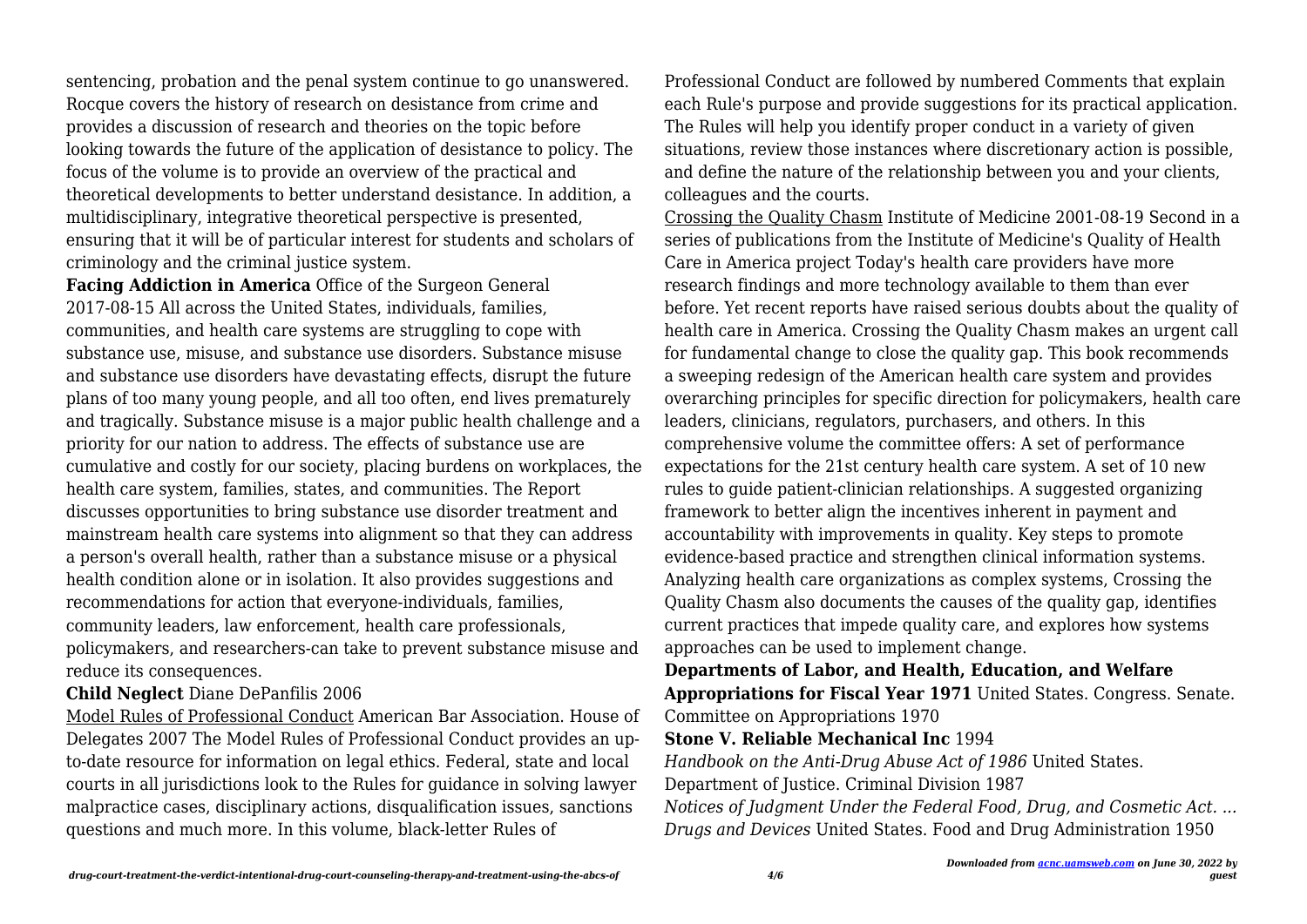#### **Drug Courts** 2006

The Criminal Trial in Law and Discourse T. Kirchengast 2010-10-13 This book examines how the modern criminal trial is the result of competing discourses of justice, from human rights to state law and order, that allows for the consideration of key stakeholder interests, specifically those of victims, defendants, police, communities and the state. **Drugs in Litigation: Damage Awards Involving Prescription and Nonprescription Drugs, 2014 Edition** Richard Patterson 2014-08-06 This publication summarizes hundreds of trial and appellate decisions involving drugs and medicines. It lists drug names alphabetically and cross-indexes them for generic and brand-name identification. Subjects covered include adverse reactions and allergies, prescription errors, failure to warn or test, drug manufacturers, delay in treatment, synergistic actions of drugs, informed consent of patient, contraindications, and patient addiction. The eBook versions of this title feature links to Lexis Advance for further legal research options. **Substance Abuse Treatment and Domestic Violence** Patricia Anne Fazzone 2001 Provides useful info. on the role of substance abuse in domestic violence. Useful techniques for detecting and eliciting such info. are supplied, along with ways to modify treatment to ensure victims' safety and to stop the cycle of violence. Legal issues, including duty to warn and confidentiality are discussed. A blueprint is provided for a more integrated system of care that would enhance treatment for both problems, including suggestions for establishing linkages both between substance abuse treatment providers and domestic violence support workers and with legal, health care, criminal justice, and other agencies. Drug Court Treatment Ccjp Csac Dokmanus, Stan 2015-06-01 Best Results for clients, families and the criminal justice system can be achieved with this new technology for change for drug court clients and those wishing to stop drinking, drugging or smoking. Improving clinician attending skills and rapport is made easier using the techniques in this book. Recommended for those practitioners interested in "Adjunct Modalities of Treatment for Substance Abuse Counseling" that are new, different and transformative. Have you ever wondered why we don't get

better results from treatment? Me too. So I concentrated on what was missing. System goals and conflicts, communication gaps and treatment planning were identified as problems areas. You can use the information in this book and these skills to enhance your Best Practices Evidence Based modalities of treatment. This is applied Cognitive Behavior Theory and brings the CB map to life. Will you spot the visual CBT pun? The foreword tells the story for the reader. It was written by the former Chief Judge and Drug Court Judge (and founder) in my community. If you use one new idea from this book you should get better next level  $(L+1)$ results whether you are in need of change, a client or clinician. What new ideas? You might find The Language of Recovery new and different. The Six Steps on The Trail to Transcendence as a stage of change model may be useful. The Treatment Miracle could be what you have been searching for. Being open minded about new ideas as well as practicing these skills will demonstrate the difference that makes the difference. Clients and clinicians state that this should be taught in the schools. You be the judge. B.E.M.T, Brief Eye Movement Therapy is introduced as a way to change painful or limiting beliefs.

### **TIP 35: Enhancing Motivation for Change in Substance Use Disorder Treatment (Updated 2019)** U.S. Department of Health and Human Services

**The New Jim Crow** Michelle Alexander 2020-01-07 Named one of the most important nonfiction books of the 21st century by Entertainment Weekly, Slate, Chronicle of Higher Eduction, Literary Hub, Book Riot, and Zora A tenth-anniversary edition of the iconic bestseller—"one of the most influential books of the past 20 years," according to the Chronicle of Higher Education—with a new preface by the author "It is in no small part thanks to Alexander's account that civil rights organizations such as Black Lives Matter have focused so much of their energy on the criminal justice system." —Adam Shatz, London Review of Books Seldom does a book have the impact of Michelle Alexander's The New Jim Crow. Since it was first published in 2010, it has been cited in judicial decisions and has been adopted in campus-wide and community-wide reads; it helped inspire the creation of the Marshall Project and the new \$100 million Art